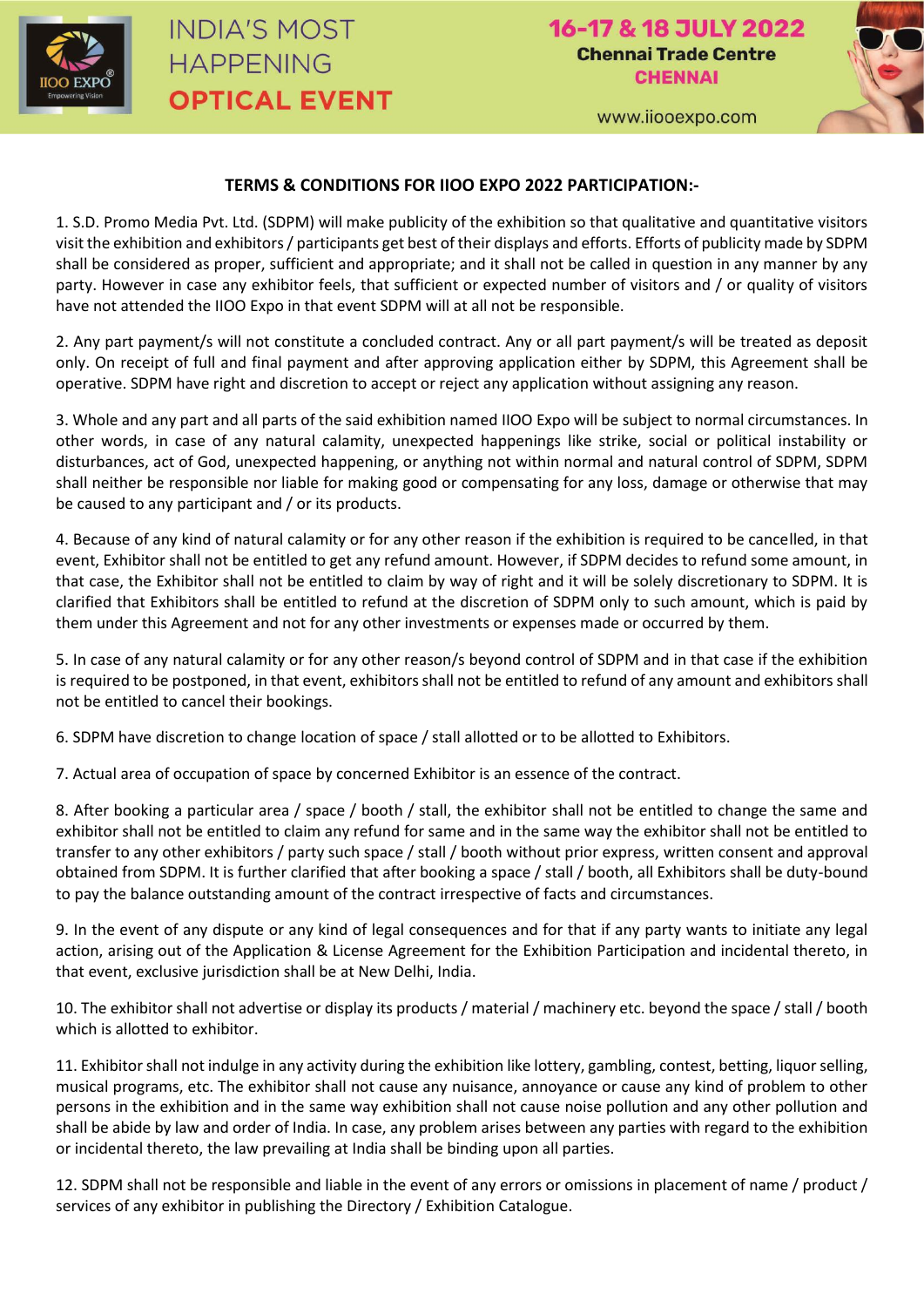

## **INDIA'S MOST HAPPENING OPTICAL EVENT**



www.iiooexpo.com

13. It is clearly understood that this Agreement and rights and liabilities of the parties are and shall be subject to local laws of India.

14. Exhibitor shall not cause any kind of injury or loss or damage to persons and property of any person or the property of SDPM. In case Exhibitors causes any kind of injury or loss or damage, in that case Exhibitor shall be duty bound to compensate the suffering parties.

15. SDPM shall not be responsible to exhibitors for any loss or damage to any display or any goods or any machinery or any asset of exhibitors in case of fire, storm, rains, theft, act of God, or failure of electricity or any other unavoidable circumstances. SDPM shall provide protective agency and services for safeguard of exhibitors' properties, however, in case any loss or damage to the exhibitor as mentioned above, in that event, SDPM shall not be responsible.

16. Exhibitors shall participate the exhibition at its own sole risk.

17. SDPM ensure that they will make all reasonable arrangement for electrical supply and safety, however, for any electrical failure or supply failure, and for any loss consequent thereto, they shall not be liable. The Exhibitor shall not make any changes / alterations in decorations / provided facilities within the allotted exhibition space / booth / stall without prior permissions from the Event Producer. The Exhibitor shall not make any changes and alterations with regard to the electrical supply, use and applications without prior permission from the Event Producer.

18. Any breach by any exhibitor, of terms, conditions, rules or regulations of this Agreement, SDPM shall be entitled to terminate this Agreement without notice and thereafter exhibitor shall not have any right and thereafter the exhibitor shall forthwith remove its employees, agents, servants and property from the licensed space allotted to it and from the exhibition hall.

19. The exhibitor shall not let, sub-let, sub-license, assign or otherwise transfer or part with possession of the licensed space / stall / booth or rights and liabilities under this Agreement to any other exhibitor or any other party, with or without any kind of consideration.

20. Exhibitor shall not do anything that may cause any kind of loss or damage to person or property of any other exhibitor, SDPM, visitors or otherwise.

21. The Exhibitor shall be allowed to promote its products / services / material / machinery, etc. and shall be allowed to display / canvas / advertise only within the allotted exhibition space / booth / stall at the Exhibition venue. Exhibitor shall not apply paints, lacquers, adhesive or any other kind of coating to building, columns, floors, booth or equipment at the Exhibition venue.

22. Exhibitor shall take service only from official labour and official contractor in their space / stall / booth.

23. Exhibitor shall use the space / stall / booth reasonably and prudently so that fire or any other accident does not happen.

24. Performance of music by exhibitor shall be subject to obtaining prior written permission and license from copyright owner or its agent and competent authority.

25. Exhibitor shall not make or put or place or otherwise keep any display items anywhere outside the space / stall / booth allotted to it.

26. Exhibitor shall not display or use glossy or reflecting colours, coating or item so as to disturb or obstruct anyone else.

27. Exhibitor shall take every care and precaution to maintain fire safety. If it is necessary for any Exhibitor to bring in any fire prone, hazardous or inflammable item, such Exhibitor shall inform SDPM in writing well in advance and also ensure in writing that such Exhibitor has taken full insurance cover against all risks including third-party insurance.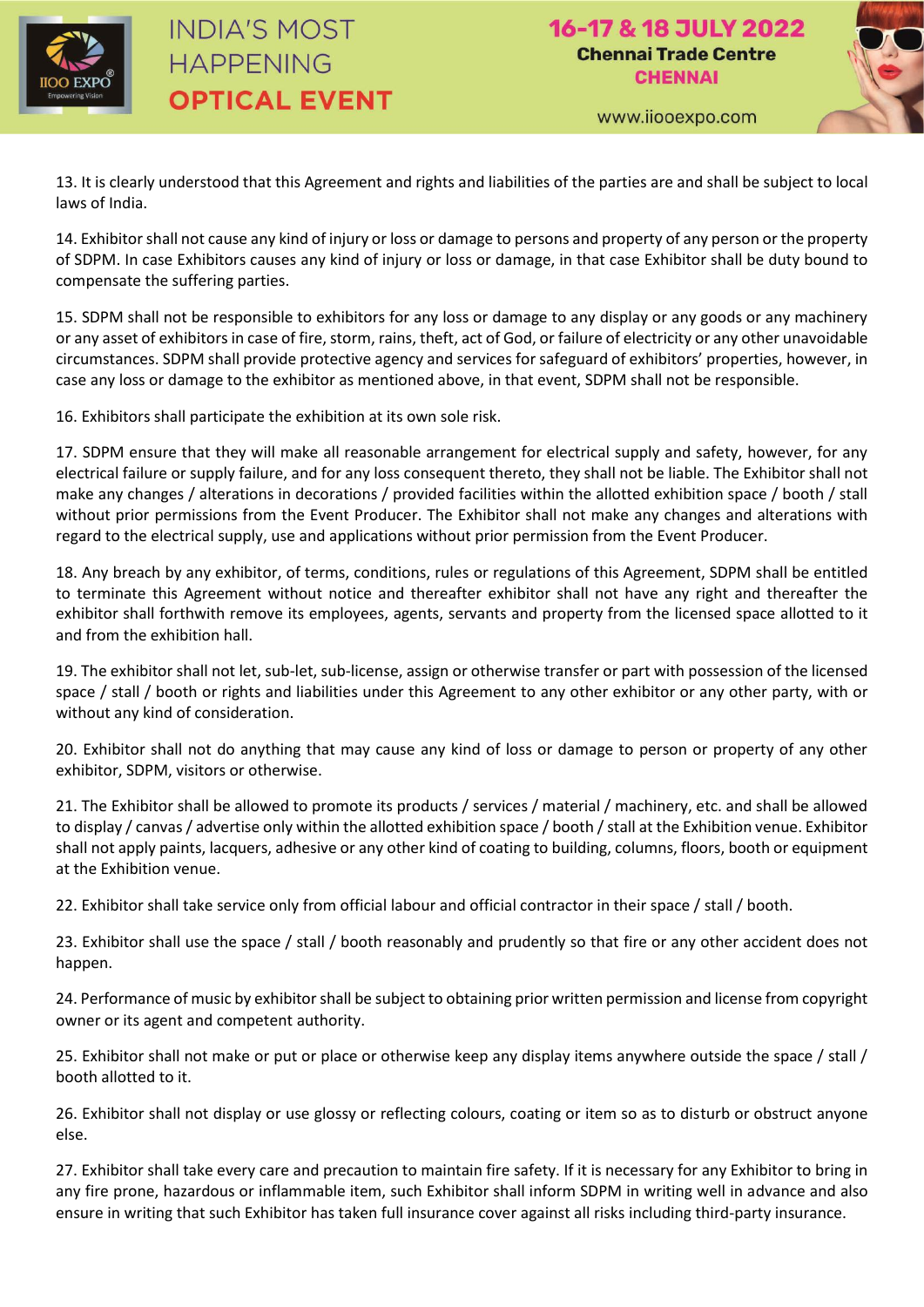

## **INDIA'S MOST HAPPENING OPTICAL EVENT**

16-17 & 18 JULY 2022 **Chennai Trade Centre CHENNAI** 



www.iiooexpo.com

28. Exhibitor opting for open space and for making its own arrangement for covering such space shall do so at its own risk. Every kind of service of manpower like arrangement, colouring, fire-safety, electrical installation etc. shall be taken by such exhibitor only from approved and authorized Contractor or Agency of SDPM available on the spot, at extra cost to be paid directly to concern Agency person or Contractor. Such exhibitor shall arrive and occupy the space well in advance and shall so commence and complete its preparations so that manpower and services on the spot may not become inadequate at any time.

29. Any matter not covered by any of the rules and regulations or terms and conditions shall be subject solely to the decision of SDPM and their decision shall be final. 30. The exhibition is only for display, canvassing, propaganda, publicity and promotion of products and services but not for conducting any sale, on wholesale or retail basis, or for affecting any transfer, distribution for consideration, exchange etc.

31. Free of charge distribution of samples / items allowed by law shall be allowed.

32. It shall be a duty and responsibility of Exhibitor to take insurance at its own cost for its products, material, machinery, manpower, and staff during transitory period of to and fro, and during exhibition.

33. SDPM shall provide stall, one table, two chairs, one normal electric point, 3 lights and fascia to 9 sq. meter exhibitor and same shall be increased on pro-rata basis, e.g., for a stall of 18 sq. meters, Exhibitor shall be entitled for 2 tables, 4 chairs, 2 electric points, 6 lights and fascia. For additional facilities like electrical, power, water, furniture etc., Exhibitor shall have to bear extra cost for the same. Exhibitor shall take such extra facility and service only from authorized agencies or contractors of SDPM and pay such agencies or contractors directly.

34. If Exhibitor takes any facility, services from any authorized agent, contractor or labour contractor and in case any dispute arises between such Exhibitor and such authorized agent, contractor or labour contractor, SDPM shall not be responsible.

35. IIOO Expo exhibition will commence from 10:00 am on 16th -18th July 2022 to 6:00 pm for visitors. Exhibitors are entitled to occupy bare space for booth construction on 14th of July 2022 and shell scheme booth hand over time is 2:00pm on 17th July 2022. All Exhibitors shall have to vacate the said space / stall / booth etc. latest by 08:30 pm on 18th July 2022. The Exhibitor shall have to return its own exhibit material, e.g. machinery / material / equipment / products, etc. by 18th July 2022 to its origin place from where it was brought. If any exhibitor will not vacate and will not take its products, machinery, material etc. back from the exhibition venue after 11:59 pm 18th July 2022, in that event, SDPM shall be entitled to remove such articles, products, machinery etc. of exhibitor/s to the common warehouses at the cost of exhibitor/s and for transferring such articles, machinery, and products if any damage is caused to such articles, in that event SDPM shall not be responsible. It is further clarified that all such expenses incurred by SDPM shall be paid by the exhibitor and in case thereafter if any dues become outstanding, in that event, exhibitor shall not be entitled to take its products, materials, machinery etc. from such warehouses.

36. All exhibitors shall be entitled to use, occupy the space for the purpose of display advertisements, demonstration etc. only for 3 days. The exhibitors shall not have any other rights over the space / stall / booth.

37. The exhibitor shall be entitled to use and occupy the space / stall / booth only after taking official possession-letter issued by SDPM. At the time of vacating the said space / stall / booth, every exhibitor shall have to collect exit-letter from SDPM. Every exhibitor shall bring all its material, products, machinery and other articles after registering the same with SDPM and at the time of vacating and taking back the said articles, the exit-letter from SDPM shall have to be taken by exhibitor.

38. All other forms required to be filled in by exhibitor, formalities to be complied with by exhibitor, and all information and conditions mentioned in the brochure / catalogue / manual are part and parcel of this Agreement and same shall be binding upon Exhibitor.

39. Exhibitors shall not be allowed to make movement of the machinery / products / equipment from the space / booth / stall allotted to them to any other space within the Exhibition venue.